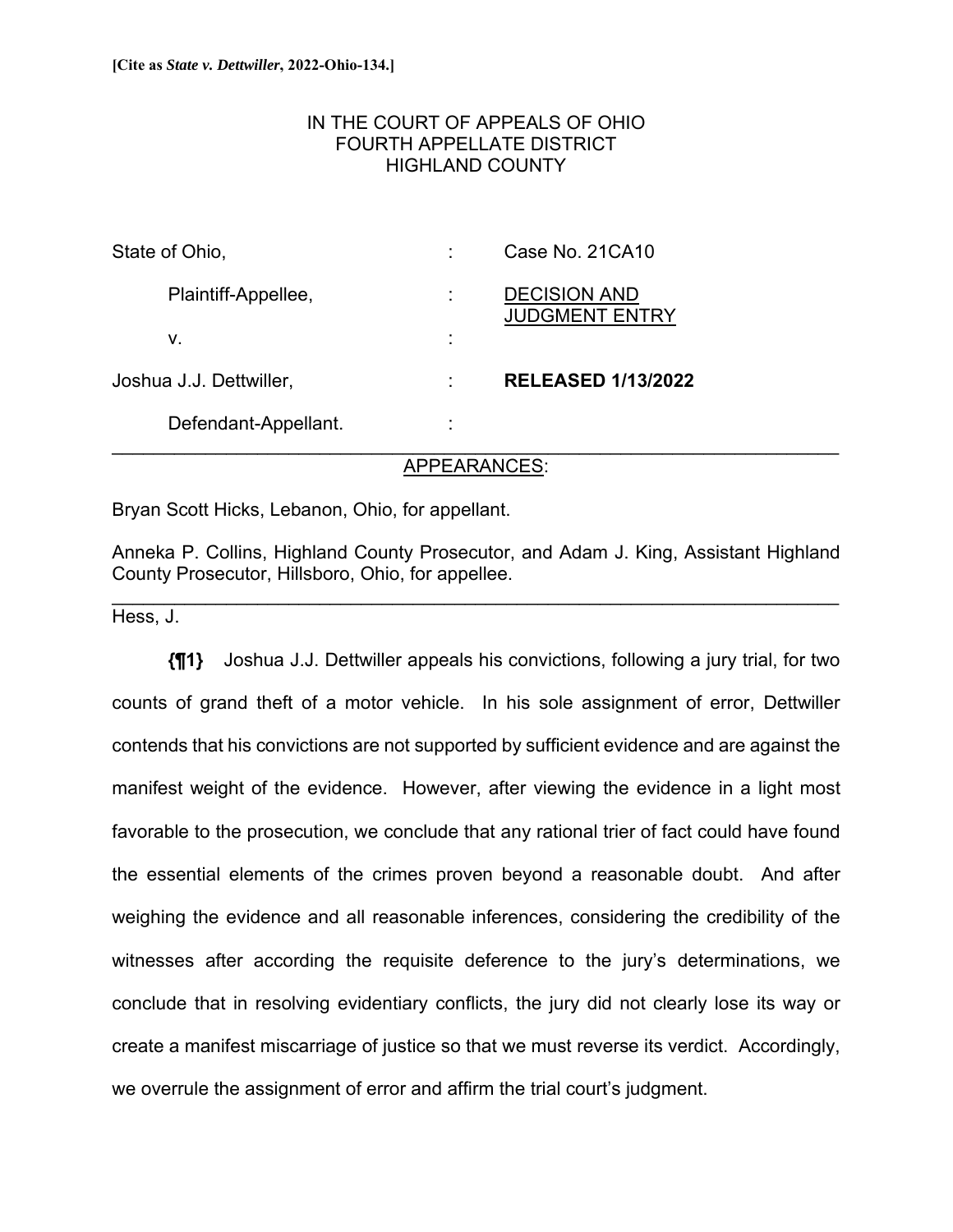## I. FACTS AND PROCEDURAL HISTORY

**{¶2}** The Highland County grand jury indicted Dettwiller on two counts of grand theft of a motor vehicle in violation of R.C. 2913.02(A)(1), fourth-degree felonies. He pleaded not guilty and the matter proceeded to a jury trial.

**{¶3}** Jami Green, Dettwiller's aunt, testified that her mother, Amanda Kellis, owns a group home in Greenfield, Ohio, for developmentally disabled women. Green resides there with Kellis and helps care for the women. On December 5, 2020, Dettwiller called Green and had her pick him up and bring him to Kellis's home. He visited with Green and Kellis for a few hours and left around 8:30 or 9:30 p.m., exiting through the front door. The next morning, Kellis woke Green up because Kellis's black Dodge Caravan was missing. Green testified that there are multiple sets of keys for the van, and usually one or two sets are kept on a coat rack by the front door. Green testified that no keys were on the coat rack that morning but acknowledged she did not see Dettwiller take them or check the keys when he left the night before. On December 14, 2020, Green spotted the van parked in Hillsboro, Ohio. She flagged down an officer and let him know the van had been stolen. The van was returned to Kellis but went missing again later that month. It was returned a second time along with a set of keys. At some point, two other sets of keys were found in Kellis's home.

**{¶4}** Amanda Kellis, Dettwiller's grandmother, testified that she does not drive but became the owner of her husband's black Dodge Caravan in 2018 when he died. Kellis identified State's Exhibit 2 as being a photograph of her van. She testified that in early December 2020, Dettwiller visited her home and left around 8:30 or 9:00 p.m. He had not used her van before and did not request her permission to use it before he left.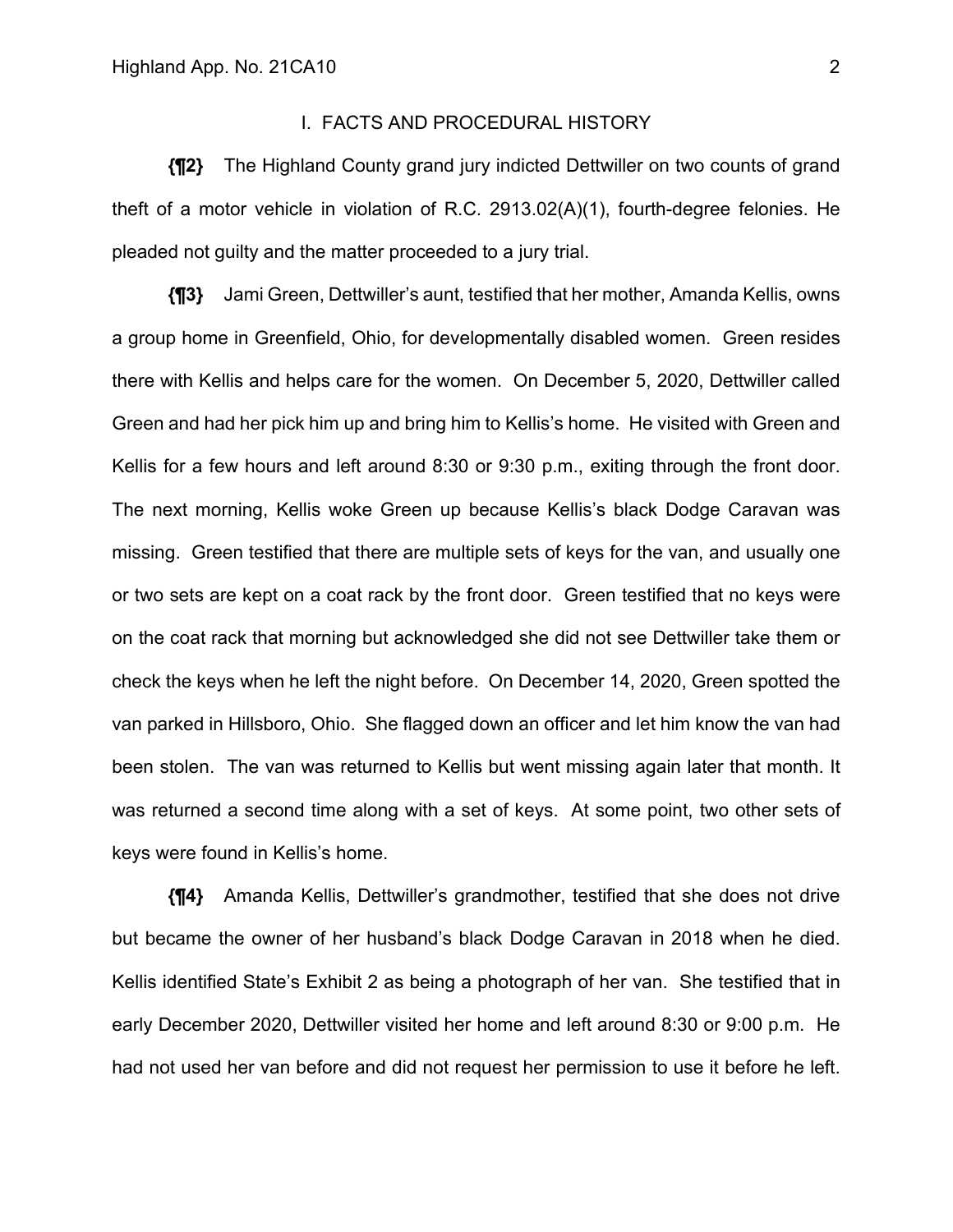### Highland App. No. 21CA10 3

The next morning, Kellis noticed that the van was missing from the front of the house and that the keys for it were missing from the coat rack where they are kept. Kellis testified that there are two sets of keys to the van that work, one set that has "never been programmed," and one set that does not work. Kellis was not sure when she had last seen the keys. Kellis contacted the police and reported the van missing. Later that month, the van was found and returned to her, but no keys were returned with it. When asked whether Dettwiller visited her again toward the end of December, Kellis testified that "[h]e came earlier in the month and got his clothes that were there and his Christmas [sic], but I didn't see him." On December 21, 2020, she noticed the van was missing again and contacted the police. She did not give Dettwiller permission to use the van that day. Later, the van was found and returned to her with a set of keys which had been missing since December 5, 2020. Kellis "couldn't say" who took the van. However, when asked if she had given law enforcement any indication of who she thought had taken the van, she testified that Dettwiller was "the only one that I could think of."

**{¶5}** Officer Dylan Tharp of the Hillsboro Police Department testified that on December 14, 2020, a female flagged him down regarding a stolen van. He ran the tags and confirmed the van had been reported stolen by the Greenfield Police Department. He did not locate any keys in or around the van but did not search the van or inventory its contents. He identified State's Exhibit 2 as being a photograph of the van he recovered.

**{¶6}** Trooper James Brooks of the Ohio State Highway Patrol testified that on December 25, 2020, around 11:00 a.m., he observed a black Dodge Caravan which matched the description of a vehicle reported stolen by the Greenfield Police Department.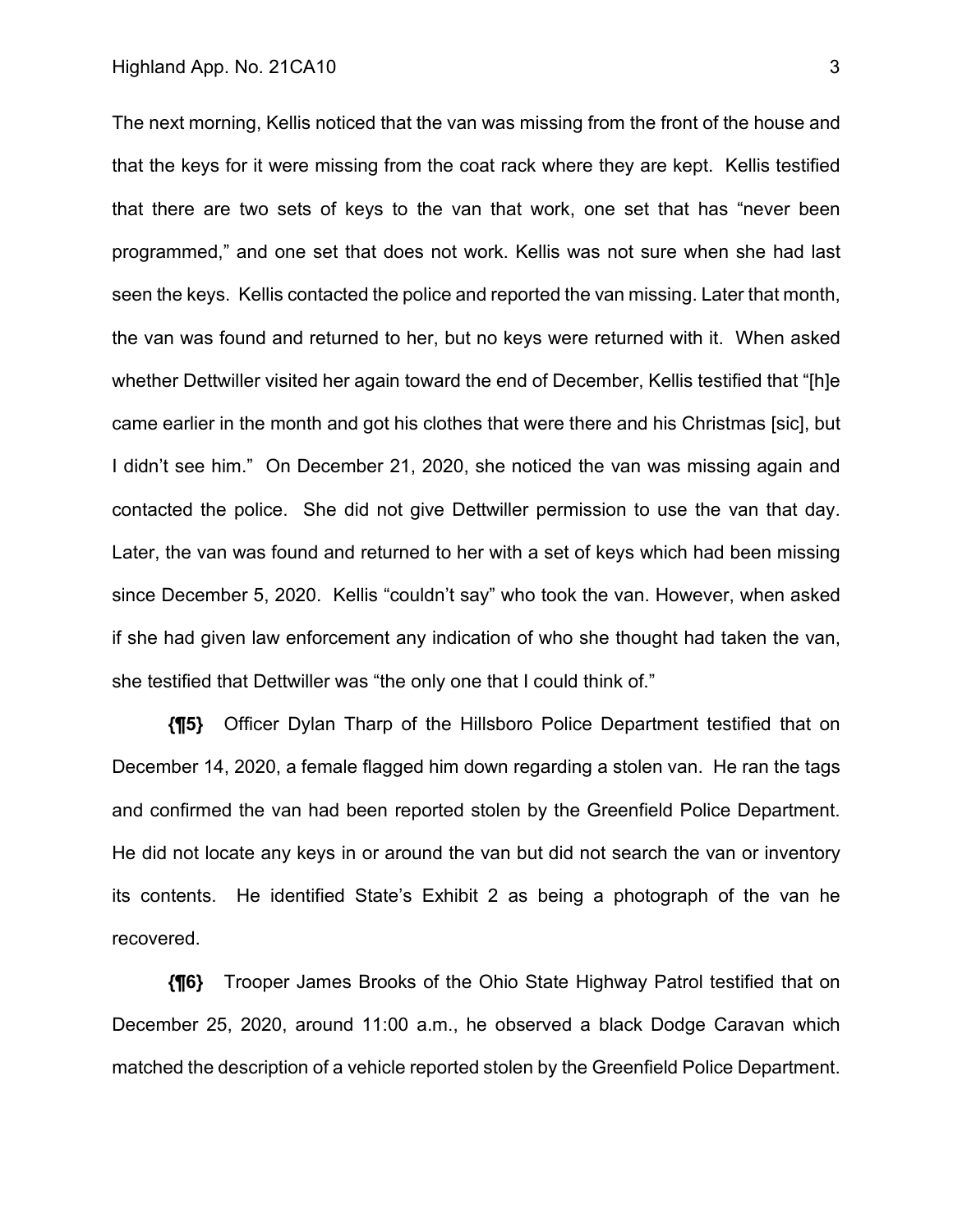He followed the van and saw it turn into a private drive. Trooper Brooks ran the registration and confirmed the van was the stolen vehicle. He saw Dettwiller exit the vehicle, ordered him to get down on the ground, and handcuffed him. Trooper Brooks found a key fob on the ground where this occurred. Trooper Brooks identified State's Exhibit 2 as being a photograph of the van he recovered.

**{¶7}** Sergeant Mike Fryer of the Greenfield Police Department testified that on December 6, 2020, he responded to a call about a suspected stolen vehicle. He spoke with Kellis and Green who indicated a Dodge Caravan had been stolen. Someone told him to be on the lookout for Dettwiller. Sergeant Fryer entered the van into the Law Enforcement Automated Data System ("LEADS") as stolen. He reviewed video footage Green had from a Ring doorbell which showed the van leaving the area by the home but not the driver. Sergeant Fryer testified that he was on patrol the night the van was taken and had seen a man matching Dettwiller's description—a white male with light hair—in the van. Sergeant Fryer did not investigate at that time as he had no reason to believe the van was being stolen. On December 18, 2020, a patrol officer notified Sergeant Fryer that the van was back where it belonged, and Sergeant Fryer confirmed that fact and learned the van had been removed from LEADS. On December 21, 2020, Sergeant Fryer received another call from Green about the van and reentered it in LEADS as stolen. Later, he learned Dettwiller had been arrested with the van and that a key had been recovered. Kellis verified it was a key reported missing at the time of the first theft.

**{¶8}** Patrolman Mark Hamilton of the Greenfield Police Department testified that on December 29, 2020, he transported Dettwiller to jail after court. Dettwiller was confused about why he had been charged with two counts of theft for stealing the same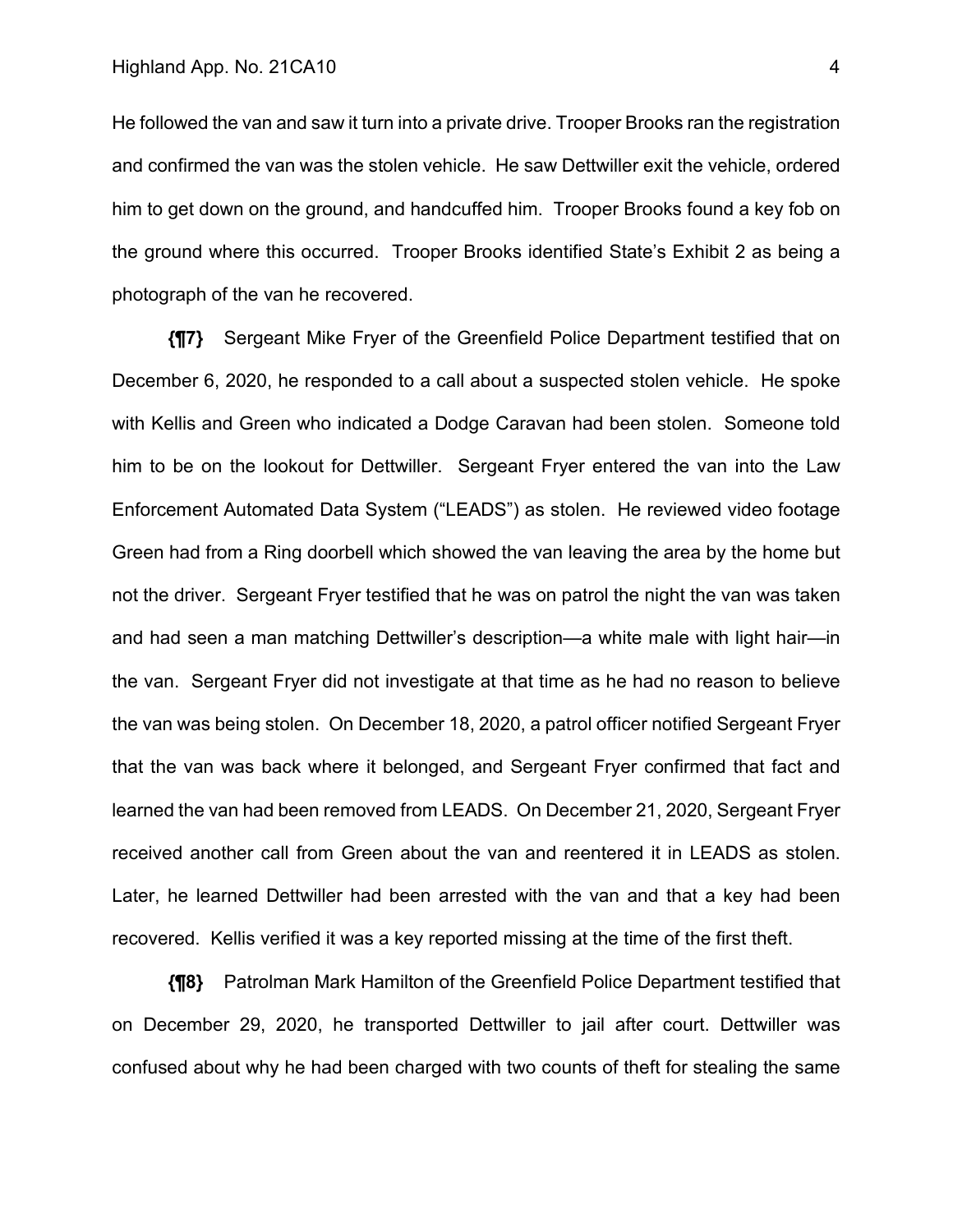vehicle and thought that was double jeopardy. Patrolman Hamilton explained that Dettwiller had been charged with two counts because the vehicle had been taken on two different occasions and that was not double jeopardy. Dettwiller said, "That's bullshit."

**{¶9}** The jury found Dettwiller guilty on both counts, and the trial court sentenced him. This appeal followed.

## II. ASSIGNMENT OF ERROR

**{¶10}** Dettwiller assigns one error for our review: "The verdict was against the sufficiency of the evidence as well as against the manifest weight of the evidence."

### III. LAW AND ANALYSIS

**{¶11}** In his sole assignment of error, Dettwiller contends that his convictions are not supported by sufficient evidence and are against the manifest weight of the evidence. Dettwiller claims that the "only link" between him and the van is that he "was with the van and had keys" to it on December 25, 2020. He asserts those facts "could potentially give rise to a receiving stolen property charge," but he was not indicted for that offense. Dettwiller suggests that the jury could not reasonably infer from the events of December 25th that he took the van on December 5th or 6th and 21st because "there is quite a bit of time between the two events," there were "multiple sets of keys floating around," "no one knows when the various key sets were where," no one saw him take the keys or the van, and no one saw him at the home on December 21st. He also claims there is no evidence his family considered him a suspect. Dettwiller maintains that "the jury lost its way in extrapolating backwards from December 25 to conclusions that were not substantially supported."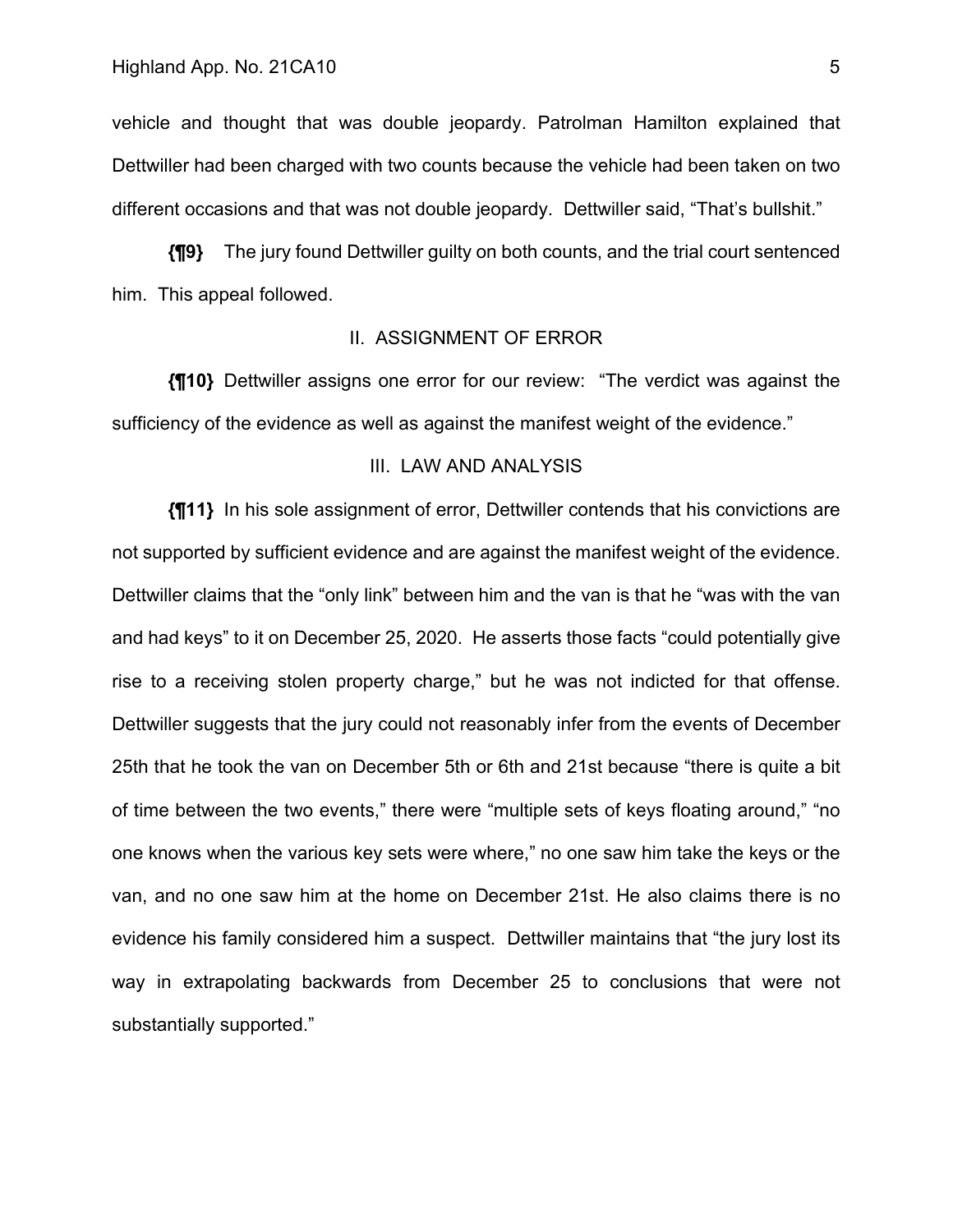**{¶12}** In reviewing the sufficiency of the evidence for a conviction, "[t]he relevant inquiry is whether, after viewing the evidence in a light most favorable to the prosecution, any rational trier of fact could have found the essential elements of the crime proven beyond a reasonable doubt." *State v. Jenks*, 61 Ohio St.3d 259, 574 N.E.2d 492 (1991), paragraph two of the syllabus, *superseded by constitutional amendment on other grounds as stated in State v. Smith*, 80 Ohio St.3d 89, 102, 684 N.E.2d 668 (1997), fn. 4, and following *Jackson v. Virginia*, 443 U.S. 307, 99 S.Ct. 2781, 61 L.Ed.2d 560 (1979). "A sufficiency assignment of error challenges the legal adequacy of the state's prima facie case, not its rational persuasiveness." *State v. Anderson*, 4th Dist. Highland No. 18CA14, 2019-Ohio-395, ¶ 13. "That limited review does not intrude on the jury's role 'to resolve conflicts in the testimony, to weigh the evidence, and to draw reasonable inferences from basic facts to ultimate facts.' " *Musacchio v. United States*, 577 U.S. 237, 243, 136 S.Ct. 709, 193 L.Ed.2d 639 (2016), quoting *Jackson* at 319.

**{¶13}** In determining whether a conviction is against the manifest weight of the

evidence, an appellate court

must review the entire record, weigh the evidence and all reasonable inferences, consider the credibility of witnesses, and determine whether, in resolving conflicts in the evidence, the trier of fact clearly lost its way and created such a manifest miscarriage of justice that reversal of the conviction is necessary. In order to satisfy this test, the state must introduce substantial evidence on all the elements of an offense, so that the jury can find guilt beyond a reasonable doubt.

Although a court of appeals may determine that a judgment of a trial court is sustained by sufficient evidence, that court may nevertheless conclude that the judgment is against the weight of the evidence. However, we are reminded that generally, it is the role of the jury to determine the weight and credibility of evidence. " 'A jury, sitting as the trier of fact, is free to believe all, part or none of the testimony of any witness who appears before it.' " *State v. Reyes-Rosales*, 4th Dist. Adams No. 15CA1010, 2016- Ohio-3338, ¶ 17, quoting *State v. West*, 4th Dist. Scioto No. 12CA3507,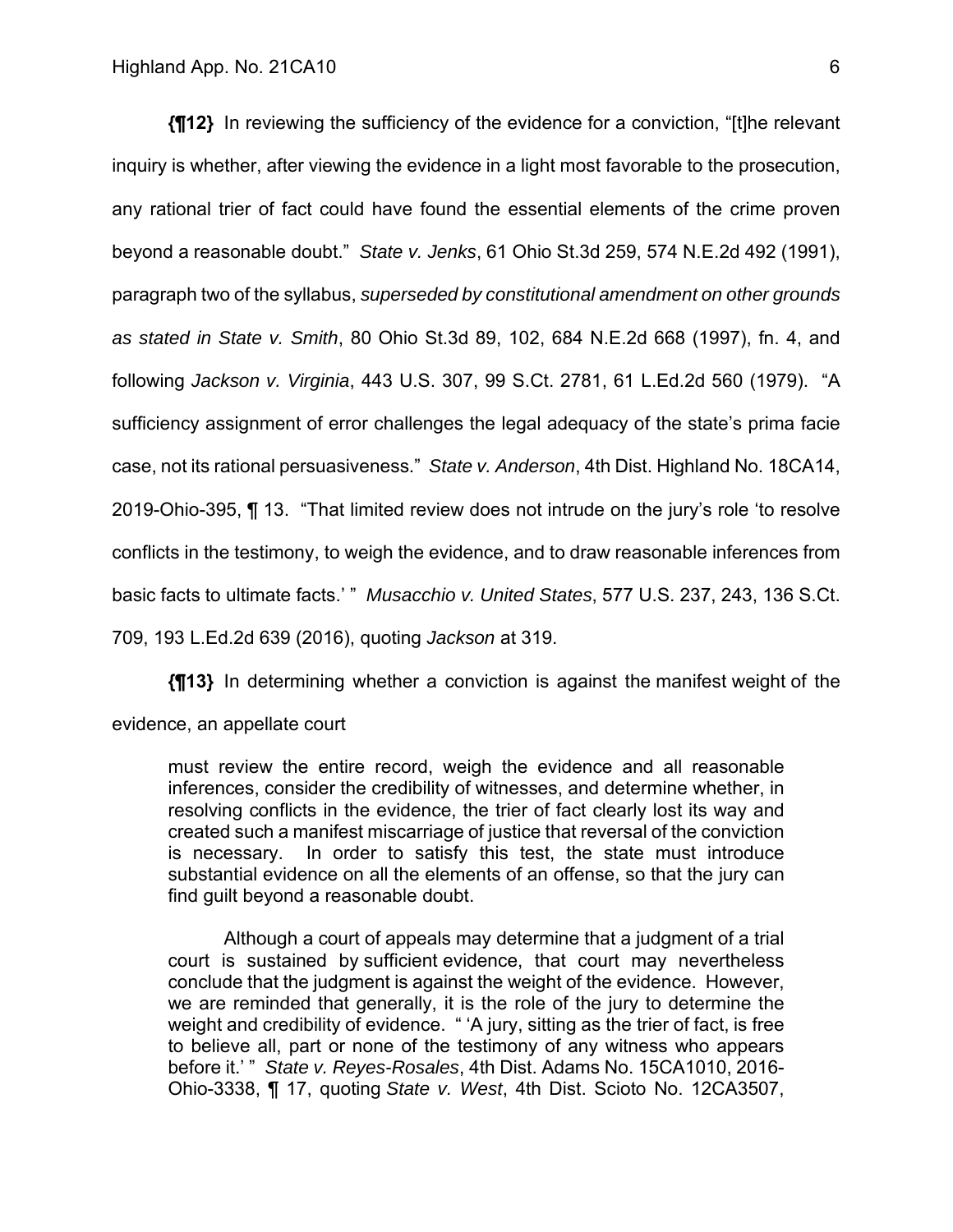2014-Ohio-1941, ¶ 23. We defer to the trier of fact on these evidentiary weight and credibility issues because it is in the best position to gauge the witnesses' demeanor, gestures, and voice inflections, and to use these observations to weigh their credibility.

(Citations omitted.) *Anderson* at ¶ 14-15.

**{¶14}** The prosecution may establish the elements of an offense by " 'direct evidence, circumstantial evidence, or both. Circumstantial and direct evidence are of equal evidentiary value.' " (Citation omitted in *Fannon*.) *State v. Fannon*, 2018-Ohio-5242, 117 N.E.3d 10, ¶ 100 (4th Dist.), quoting *State v. Swain*, 4th Dist. Ross No. 01CA2591, 2002 WL 146204, \*8 (Jan. 23, 2002). Circumstantial evidence is " ' "[t]estimony not based on actual personal knowledge or observation of the facts in controversy, but of other facts from which deductions are drawn, showing indirectly the facts sought to be proved." ' " (Alteration in *Nicely*.) *State v. Dodson*, 4th Dist. Ross No. 18CA3629, 2019-Ohio-1465, ¶ 13, quoting *State v. Nicely*, 39 Ohio St.3d 147, 150, 529 N.E.2d 1236 (1988), quoting *Black's Law Dictionary* 221 (5th Ed. 1979).

**{¶15}** R.C. 2913.02(A)(1) states: "No person, with purpose to deprive the owner of property or services, shall knowingly obtain or exert control over either the property or services \* \* \* [w]ithout the consent of the owner or person authorized to give consent.]" "If the property stolen is a motor vehicle, a violation of this section is grand theft of a motor vehicle, a felony of the fourth degree." R.C. 2913.02(B)(5).

**{¶16}** Although no one witnessed Dettwiller take Kellis's van, there is circumstantial evidence that he knowingly obtained or exerted control over it on two occasions without her consent and with purpose to deprive her of it. There is evidence that Green gave Dettwiller a ride to Kellis's home on December 5, 2020, and he left around 8:30 or 9:30 p.m. At some point during the evening, Sergeant Fryer saw a man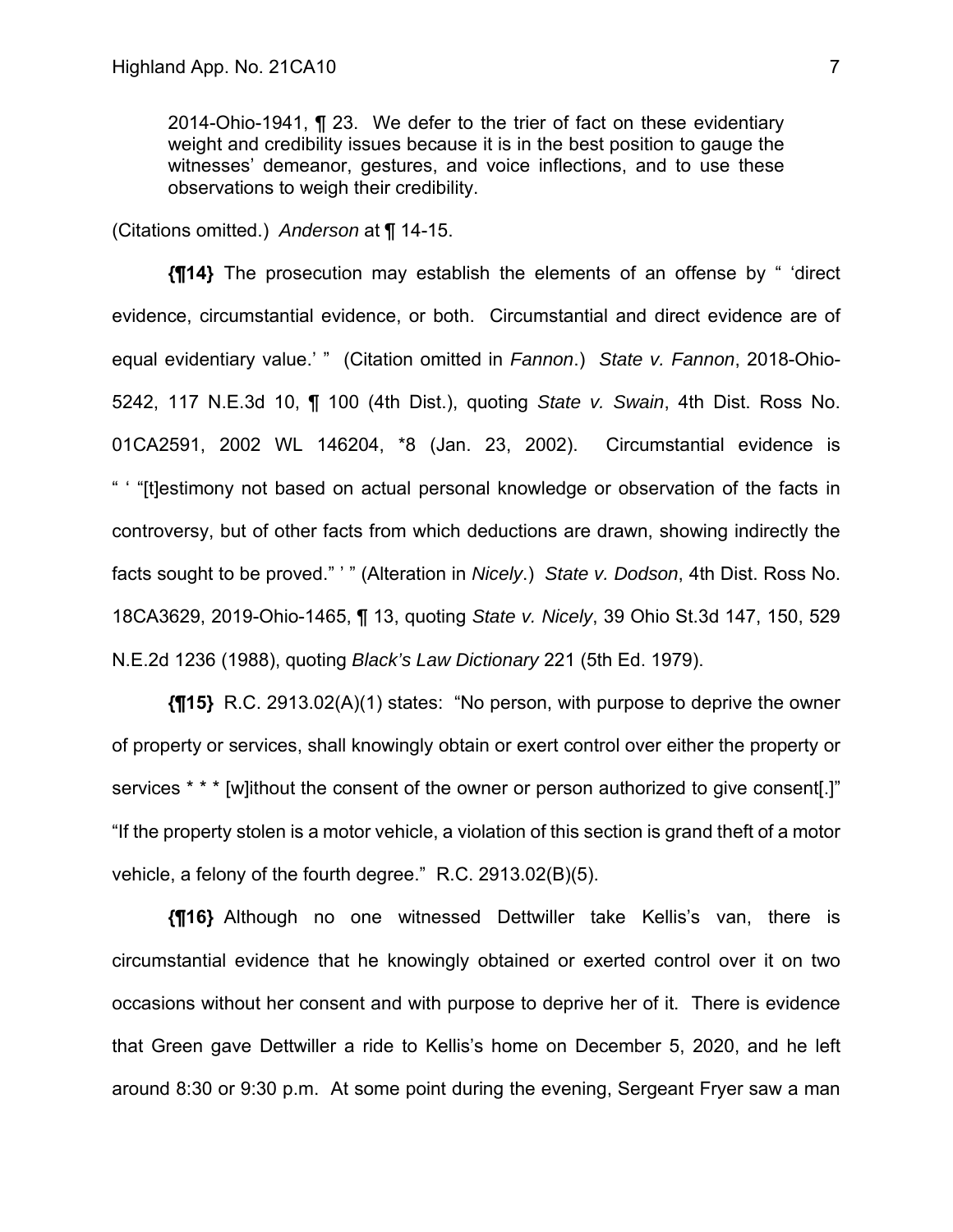### Highland App. No. 21CA10 8

in the van who had some of the same features as Dettwiller, i.e., he was white and had light hair. The next morning, Kellis discovered that the van was missing and noticed that no keys for the van were in their usual spot on the coat rack by the front door which Dettwiller had exited. When police recovered the stolen van on December 14, 2020, no keys were recovered with it. The van went missing again on December 21, 2020. There is some evidence Dettwiller went to the home around that time to pick up some items although Kellis did not provide a precise date of when that occurred. Four days after the second theft, Trooper Brooks caught Dettwiller driving the van even though he never had permission to use it. There is evidence that at the time of Dettwiller's arrest, he was in possession of a key fob for the van which had been missing since the first theft.

**{¶17}** Based on the foregoing, any rational trier of fact could have found the essential elements of grand theft of a motor vehicle proven beyond a reasonable doubt with respect to both counts of the indictment. Moreover, in resolving conflicts in the evidence, the jury did not clearly lose its way and create such a manifest miscarriage of justice that reversal of the convictions is necessary. Because sufficient evidence supports the grand theft of a motor vehicle convictions and they are not against the manifest weight of the evidence, we overrule the sole assignment of error and affirm the trial court's judgment.

### JUDGMENT AFFIRMED.